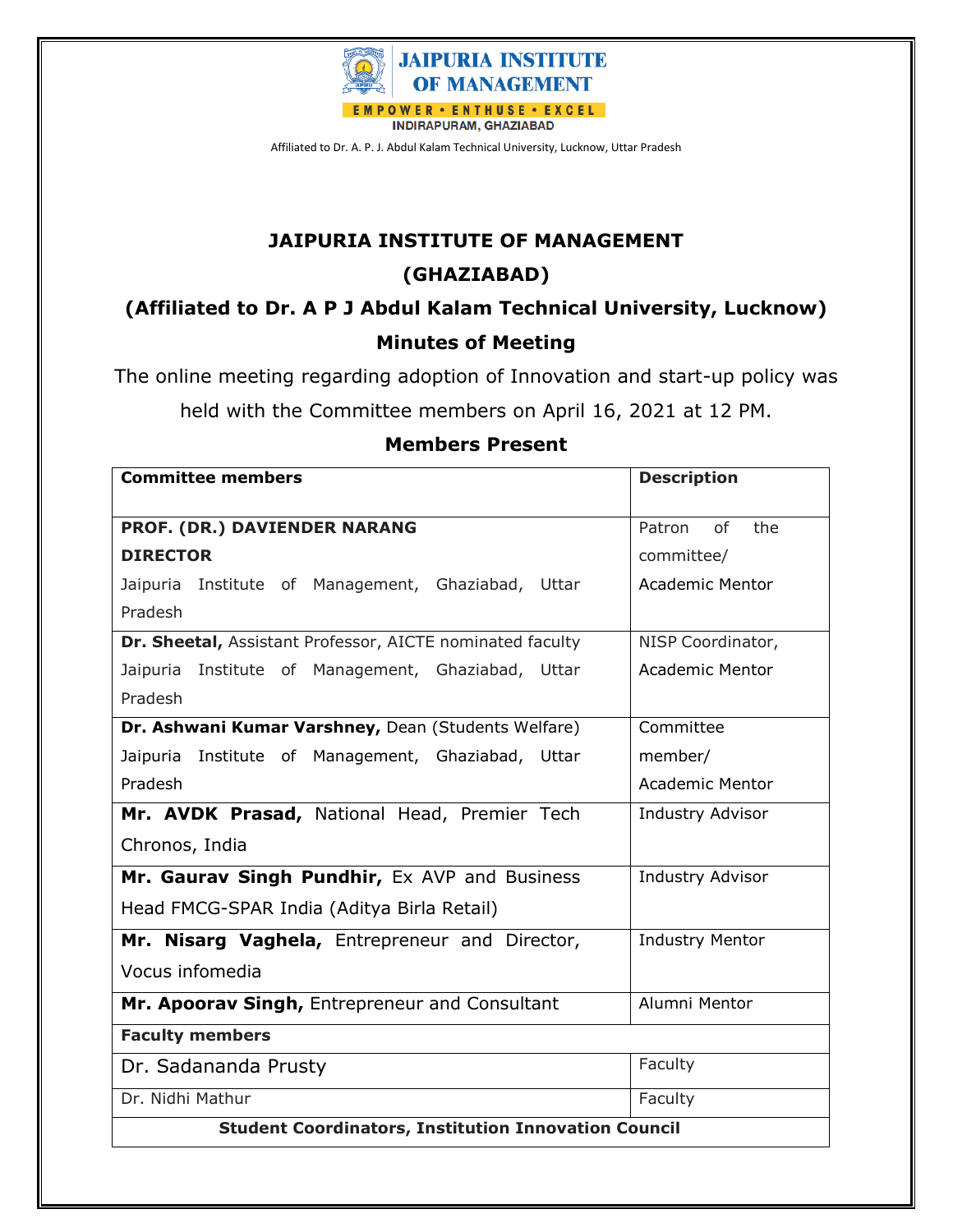

# (Action taken and Responsibilities assigned)

| Sr.No. | <b>Minutes</b>              | <b>Respons</b> | <b>Execution Team</b> |                 | <b>Action points</b> |                       |
|--------|-----------------------------|----------------|-----------------------|-----------------|----------------------|-----------------------|
|        |                             | ibility        |                       |                 |                      |                       |
|        |                             | <b>JIM</b>     |                       |                 |                      |                       |
| 1.     | Framework of ARIIA          | Dr.            |                       | <b>1.</b> Prof. | $\bullet$            | Establishment of      |
|        | rankings and pathway for    | Sheetal        |                       | Davinder        |                      | Institution           |
|        | participating in ARIIA      |                |                       | Narang          |                      | innovation            |
|        | ranking has been            |                |                       | 2. Dr. Sheetal  |                      | council (IIC)         |
|        | explained by Dr. Sheetal,   |                | З.                    | Dr. Ashwani     | $\bullet$            | Patent filing on      |
|        | NISP Coordinator.           |                |                       | Kumar           |                      | <b>Business Plans</b> |
| 2.     | Implementation plan         |                |                       | Varshney        |                      | Event Calendar        |
|        | regarding Innovation and    |                |                       | 4. Dr.          |                      | under IIC with        |
|        | start-up policy document    |                |                       | Sadananda       |                      | timelines             |
|        | has been presented          |                |                       | Prusty          | $\bullet$            | Mentoring             |
|        | <b>Before Committee</b>     |                |                       | 5. Dr. Nidhi    |                      | session with          |
|        | members.                    |                |                       | Mathur          |                      | Start-up CEOs         |
| З.     | One year action Plan has    |                |                       | 6. Alumni       | $\bullet$            | Internships with      |
|        | been discussed alongwith    |                |                       | 7. Student      |                      | Start-ups to          |
|        | activities to be done.      |                |                       | Coordinators    |                      | strengthen            |
| 4.     | All members advised to      |                |                       | (IIIC)          |                      | Entrepreneurial       |
|        | focus on the KPIs to        |                |                       |                 |                      | orientation           |
|        | implement NISP.             |                |                       |                 | $\bullet$            | Guest talk on         |
| 5.     | Regular conduct of          |                |                       |                 |                      | innovation and        |
|        | competitions, events and    |                |                       |                 |                      | Entrepreneurship      |
|        | summits can foster the      |                |                       |                 | $\bullet$            | Certification from    |
|        | Entrepreneurship culture    |                |                       |                 |                      | NIESBUD, NEN          |
|        | among the students          |                |                       |                 |                      | for faculty and       |
|        | immediately. Besides        |                |                       |                 |                      | students              |
|        | that, offering the courses  |                |                       |                 |                      | Course offering       |
|        | on entrepreneurship,        |                |                       |                 |                      | on                    |
|        | certification of faculty    |                |                       |                 |                      | Entrepreneurship      |
|        | and students on I&E was     |                |                       |                 | $\bullet$            | Workshop on           |
|        | the central point of        |                |                       |                 |                      | Entrepreneurship      |
|        | discussion.                 |                |                       |                 |                      | with the help of      |
|        | All the events are          |                |                       |                 |                      | case studies:         |
|        | finalized as per the thrust |                |                       |                 |                      |                       |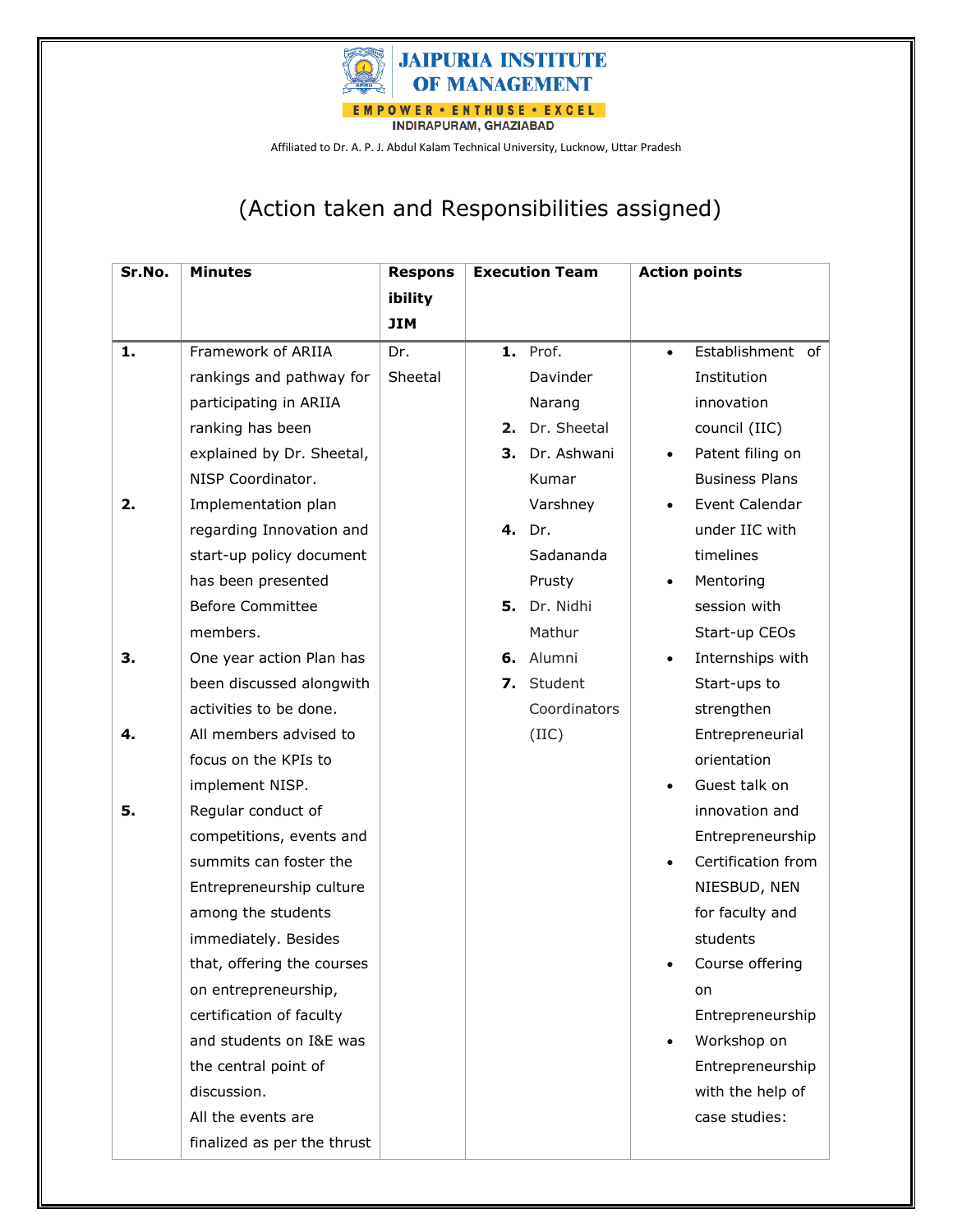

INDIRAPURAM, GHAZIABAD

|                             |                          | Affiliated to Dr. A. P. J. Abdul Kalam Technical University, Lucknow, Uttar Pradesh |           |                   |
|-----------------------------|--------------------------|-------------------------------------------------------------------------------------|-----------|-------------------|
|                             | areas finalized in last  |                                                                                     |           | Success and       |
|                             | meeting with the         |                                                                                     |           | Failure stories   |
|                             | committee members:       |                                                                                     | $\bullet$ | Internal activity |
| Strategies and<br>$\bullet$ |                          |                                                                                     |           | like              |
|                             | Governance               |                                                                                     |           | Entrepreneurship  |
| $\bullet$                   | <b>Startups Enabling</b> |                                                                                     |           | games in          |
|                             | Institutional            |                                                                                     |           | 'Spardha'         |
|                             | Infrastructure           |                                                                                     | $\bullet$ | Talk by Women     |
| $\bullet$                   | Nurturing                |                                                                                     |           | Entrepreneur like |
|                             | Innovations and          |                                                                                     |           | <b>MFIs</b>       |
|                             | Start ups                |                                                                                     |           |                   |
| $\bullet$                   | Organizational           |                                                                                     |           |                   |
|                             | Capacity, Human          |                                                                                     |           |                   |
|                             | Resources and            |                                                                                     |           |                   |
|                             | Incentives               |                                                                                     |           |                   |
| $\bullet$                   | Creating                 |                                                                                     |           |                   |
|                             | Innovation               |                                                                                     |           |                   |
|                             | Pipeline and             |                                                                                     |           |                   |
|                             | Pathways for             |                                                                                     |           |                   |
|                             | Entrepreneurs at         |                                                                                     |           |                   |
|                             | Institute Level          |                                                                                     |           |                   |
| $\bullet$                   | Pedagogy and             |                                                                                     |           |                   |
|                             | Learning                 |                                                                                     |           |                   |
|                             | Interventions for        |                                                                                     |           |                   |
|                             | Entrepreneurship         |                                                                                     |           |                   |
|                             | Development              |                                                                                     |           |                   |
| $\bullet$                   | Collaboration,           |                                                                                     |           |                   |
|                             | Co-creation,             |                                                                                     |           |                   |
|                             | <b>Business</b>          |                                                                                     |           |                   |
|                             | Relationships and        |                                                                                     |           |                   |
|                             | Knowledge                |                                                                                     |           |                   |
|                             | Exchange                 |                                                                                     |           |                   |
|                             | Entrepreneurial          |                                                                                     |           |                   |
|                             | Impact                   |                                                                                     |           |                   |
|                             | Assessment               |                                                                                     |           |                   |
|                             |                          |                                                                                     |           |                   |
|                             |                          |                                                                                     |           |                   |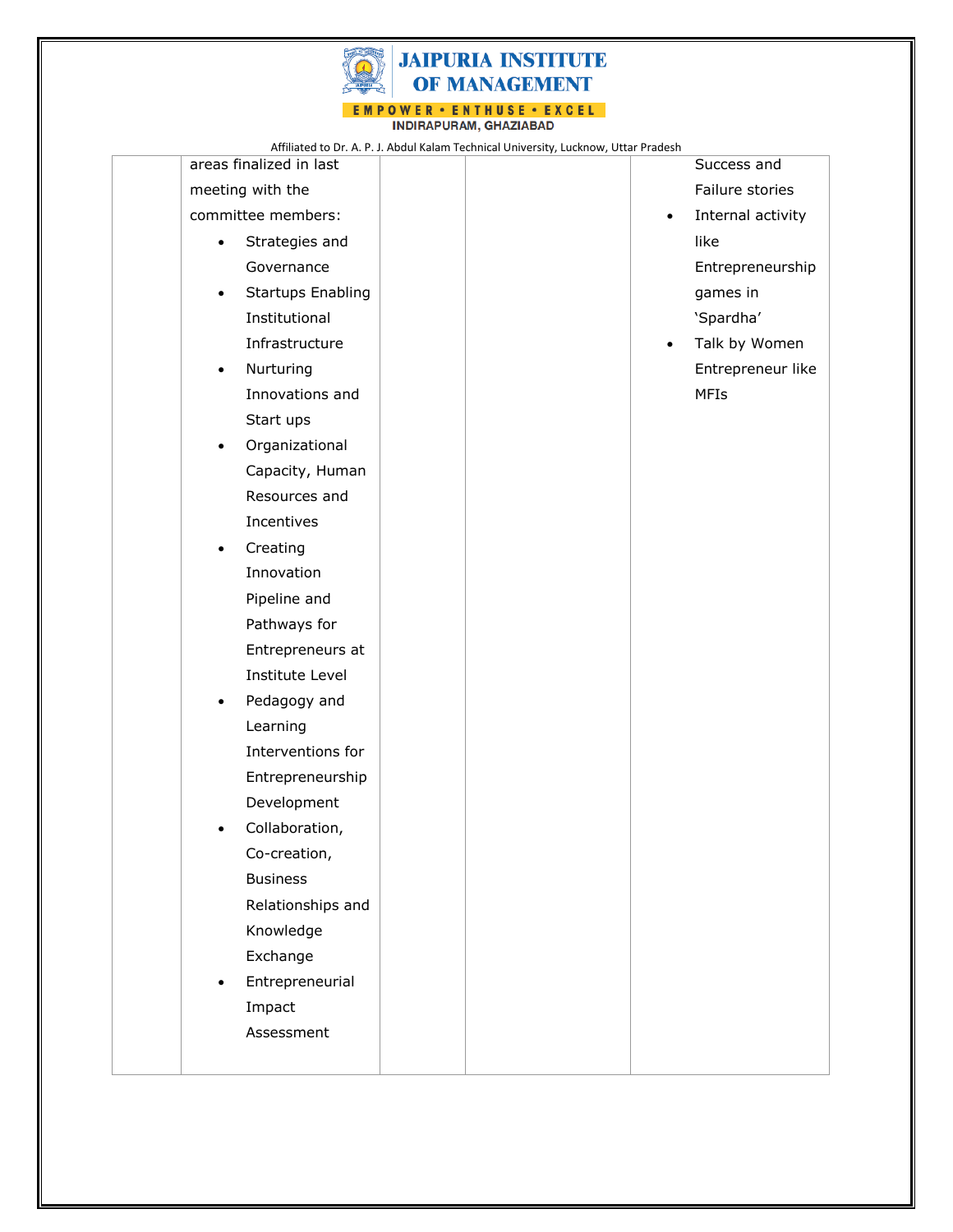

#### **Actions taken:**

- Institution innovation council has been established
- Activity calendar under IIC has been finalized
- KPIs have been finalized for upcoming year
- Enrollment in Certification course
- Documentation updated on the website of MOEs
- Discussion started with CEOs and Founder of start-ups
- Student started participating in Business plan competitions